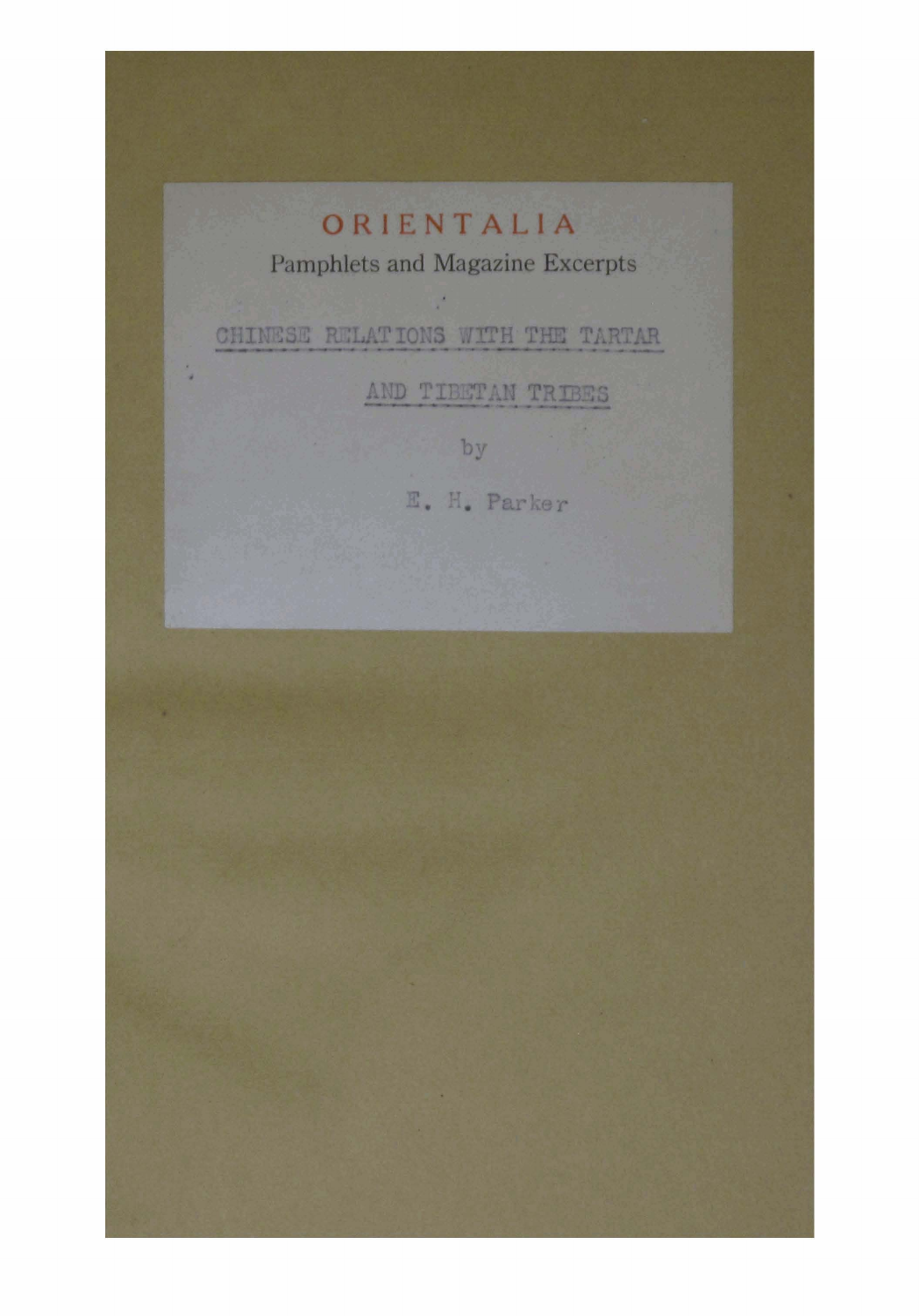## **CHINESE RELATIONS WITH THE TABTAR AND TIBETAN TEIBEB.**

BY E. H. PARKER.

 $\overline{1}$ 

THE Han Emperor 元 colonised the State of 車師 with military cultivators  $[\mathbf{\vec{\mu}} \; \mathbf{H}]$ . Acting under the advice of  $\mathbf{\vec{g}}$   $\mathbf{\vec{h}}$ , he. abandoned the island of Hainan, whose natives were perpetually in rebellion against the Han officials. The Hun Khan or Emperor Chi-chi did not follow in the steps of his fellow Caesar Huhanya, but murdered a Chinese envoy on his road to K'ang-kü. A year or two later the Tibetans [羌] of Shen Si rebelled. **A** force of 60,000 men was sent under General Fung Fung-shih,, who drove them northwards, and established a number of militarycultivator stations. Owing to the insolent behaviour of the Khan Chi-chi, the Chinese 都 謹 or Proconsul, and 副 校 尉 or Assistant Commissioner, declared war on their own responsibility, and, with tho aid of the military colonists, surrounded the capital of  $K$ 'ang-kü with an army of  $40,000$  men. Chichi's head was the reward of their exploit, and it was exposed for ten days in tho foreign bazaar [@ **a]** at Si-ngan. Meanwhile the Khan Huhanya was by no means dead : on the contrary he was delighted with all this and offered to take a Chinese princess to wife: he was more fortunate than his predecessor the  $\frac{H_{\text{un}} - F_{\text{m}}}{H_{\text{un}} - F_{\text{m}} + H_{\text{un}} + H_{\text{un}} + H_{\text{un}} + H_{\text{un}} + H_{\text{un}} + H_{\text{un}} + H_{\text{un}} + H_{\text{un}} + H_{\text{un}} + H_{\text{un}} + H_{\text{un}} + H_{\text{un}} + H_{\text{un}} + H_{\text{un}} + H_{\text{un}} + H_{\text{un}} + H_{\text{un}} + H_{\text{un}} + H$ to whom 200 years before the founder of the dynasty had given a slave  $s^2$  be  $\sqrt{4}$  $[$  **[家 人 子**] in guise of a princess. Huhanya at least got a freeborn girl from the harem  $[\mathbf{\mathbb{E}} \, \mathbf{\hat{*}} \, \mathbf{\hat{-}}]$ , in return for which he offered to guarantee the northern frontier against attack, and conferred upon fuarance the northern fromther against attacks, and computed upon  $\mathbf{g}$ .c. 45<br>the girl the title of  $\mathbb{E}$  **f**.c. Empress, [Mayers, No. 45]. The Viceroy or Proconsul of the weet was beseiged by the Wu-sun during the reign of the Emperor  $\pi$ , but he managed to defend his position. It was during the reign of this Emperor that Huhanya came to court, and was awe-stricken at the imposing presence of the Chinese premier  $\pm$   $\mathbb{\ddot{B}}$ : the  $\mathbb{\ddot{B}}$   $\mathbb{\ddot{B}}$  western state also came to do homage **[獻]**.

In the reign of the Chinese or Han Emperor **X,** the Tartar or Hun Emperor Uchuliujoti offered to come to Court. It **was** represented to the Chinese Emperor that the ancient monarchs  $[\mathbf{\mathbf{\mathcal{H}}} \; \mathbf{\mathfrak{F}}]$ had never been able to make vassals of the  $\overline{H}$ <sub>x</sub>,  $[\overline{K}$  **if**  $\mathbf{E}]$ , and that the three princes of antiquity  $[\equiv \pm]$  had never been able to **master them, [不 能 制].** The First Emperor had been obliged to

I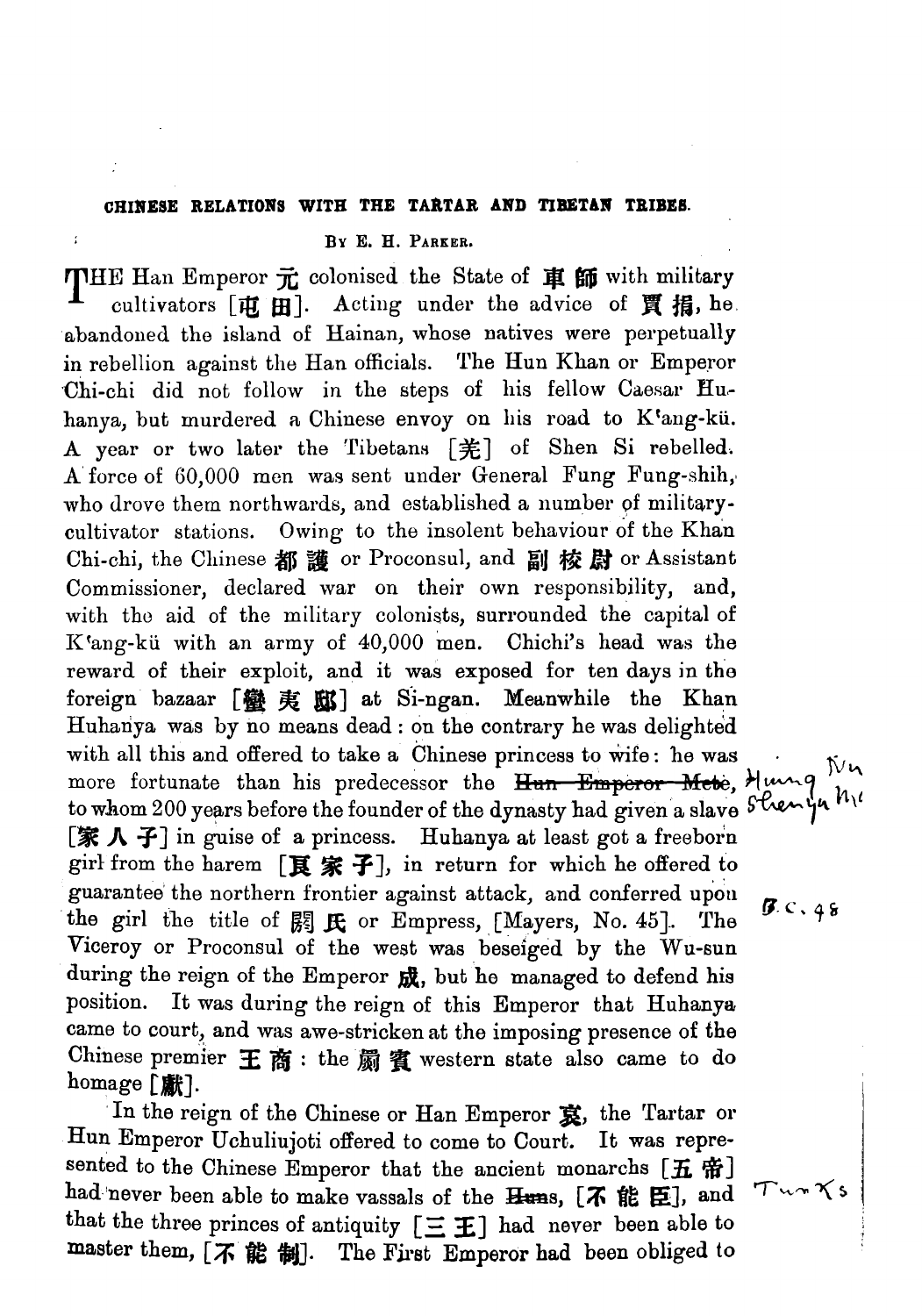build a wall, and the Founder of Han had nearly been taken. prisoner, whilst his wife had been insulted by the Hun Khan Mete. The Emperors  $\mathbf{\dot{x}}$  and  $\mathbf{\dot{x}}$  had never been able to get near. let alone see the face of a Khan. Even after the victories of We Ch'ing and Ho P'iao-yao, though they had sought alliances, the Huns had never cosented to do homage, [稱臣]. During the reign of the Emperor fi five, Khans were contesting the supremacy, and Huhanya accepted Chinese suzerainty, [稱臣], and had audience. In consequence of these representations the application was granted.

The usurper Wang Mang changed the name of  $\widehat{\omega}$  of  $\widehat{w}$  to  $\widehat{\mathbb{R}}$ ,  $\widehat{w}$ , [probably both words were of the same sound *yung* or *hung* then]. and the title from 置于to 服于. He despatched General 孫 律 and others upon a series of expeditions against the Huns. The Khan did not approve of Wang Mang's usurpation, because he was not the lineal descendant of  $\vec{a}$ , to whom his, the Khan's, predecessors had offered homage. He therefore descended on Shan Si, and committed frightful ravages. The northern frontiers, which had been thickly populated and covered with herds since the times of  $\ddot{\mathbf{g}}$ , now became a wilderness of bleached bones.

During the reign of the After Han Emperor Kwang Wu, the 先案 or Sien-lien (sic) Tibetan [西 羌] tribe broke out in rebellion, but General Ma Yüan [Mayers No. 478] soon quelled the insurrection, as also a short time after did he the rising of the **參**<br> **W** or  $S\hat{e}n$ -lang (sic) Tibetan tribe on the Shen Si frontier.

In the reign of the Eastern Han Emperor 靈帝 the Sien-pit Tunguses made a raid upon the modern  $\mathbb R$   $\mathbb F$  iff in Chih Li, but were routed by the prefect  $m$   $\ddot{\phi}$ , who left his mother to their tender mercies rather than surrender the town. In the 12th year of the Emperor 獻, the renowned Ts'ao Ts'ao routed the 鳥桓 hordes, including one known as 蹋懂. Now, as 頔 often occurs in contemporaneous Hun names with the sound of  $#$ , it is possible that the word Tatar may be traced here. Buth the Wu-hwan and the T'atuns appear to have been Tunguses from the Corean frontier [西 遼]. In the early part of the reign of the After Han or Sz Ch'uan Emperor 昭帝, the people of the 四郡 (corresponding to the present southern bank of the Yang-tsze between Ch'ungk'ing  $\mathcal{L}$ and the Lo-lo country), rose in rebellion, but no rigorous steps were taken. In the year A.D. 238, Sz-ma I, [Mayers No. 655] attacked the prince of  $\frac{1}{2}$ , who had, a few years before, been made prefect of Liao-tung by the state of Wei, and subsequently recognized as prince of Yen by the rival state of Wu. This personage 孫 淵 樹

 $K<sub>cor-</sub>$ 

**Prom**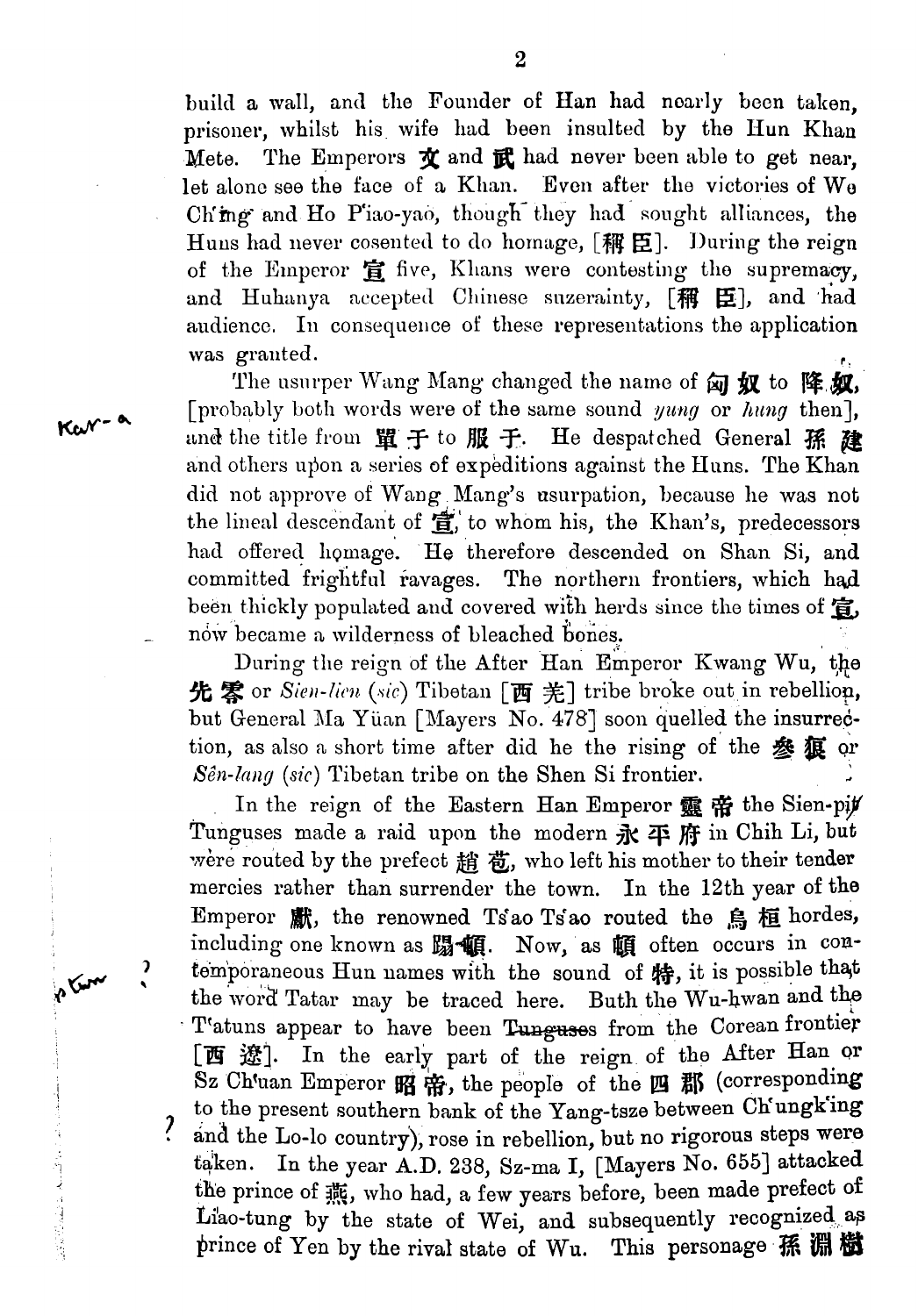was defeated and executed by Sz-ma I. In the year A.D. 279, a Sien-pi Tartar named Shukinang [樹 機 能] made a raid upon what is now known as  $\dot{\mathcal{R}}$   $\dot{\mathcal{H}}$ . It is stated that this man's surname was "Bald Head," [秃 影], which at once suggests an origin for the well-known Tartar surname of T<sup> $\circ$ </sup>o-ba [拓跋]. He was the grand-son of **壽 闐**, (a Sien-pi Tartar whose existence has escaped us if he is mentioned in our book of history). The Tsin Emperor was foolish enough to appoint the Hun  $\mathbb{Z}$   $\mathbb{R}$  to a frontier command, the consequences of which act were destined to prove the ruin of China. Liu Yüan appears to have been a hostage,  $[$   $\uparrow$   $\uparrow$  $]$ , for his father Liu Pao  $\lceil \frac{24}{3} \rceil$  at the Chinese capital of Lo-yang, where his deportment and talents secured him every respect at court. There had previously been discussions as to whether he should be placed .&t the head of the five tribes **[s]** of southern Huns settled in China by Ts'ao Ts'ao, and sent on an expedition against Slukinang; but wiser counsels prevailed, until, on the death of his father, he was  $\#$   $\#$   $\#$   $\#$  in his place. A year or two later the Chinese General appointed  $\mathbb{R}$   $\mathscr{L}$  destroyed Shukinang without the assistance of

the Huns.<br>In the year A.D. 281 the Sien-poi-Tungues, [**The** *fill*], made an inroad upon the modern  $\frac{1}{N} \nightharpoonup$  in Chih Li. It seems that this tribe, or its leader, was first known as 慕 護 跋 when it settled in China. [This sounds like Porter Smith's **銇 锡**, one of the Nu-chên tribes.] It or he then took the name of 慕 容, and rendered various services to China, in consequence of which the title of Ch'an-yu [單 子] was conferred on the leader 涉 歸. In the year 286, his son 慕容廆 made a second raid, but three years later he submitted, and was made by China General of the Sien-pi, and 劉 淵 was made Captain-general of the Northern Huns. In the year 297, the Tangut [氏羌] leader 齊萬年 revolted in Shen Si, and defeated an army sent to quell him under the command of 周處. At the beginning of the 4th century, half of old China [中 原] was in the hands of "barbarians." The Hun 劉 淵; the "Wether Hun" [羯] Prince 2  $\overline{A}$  勒; the Tangut [羌] House, 姚 氏; and the Tartar [胡] House **符氏** occupied almost the whole of modern Kan Suh, Shen Si, and Shan Si. The encroachments of each of these tribes will be treated of in turn. In the year 304, the Hun Liu Yüan assumed the dignity of 大單 于 on the initiative of his son 劉聰, who persuaded the tribe that a favorable opportunity had arisen to recatablish Huhanya's sway. At this time Liu Yüan was with Sz-ma Ying **熱** (one of the rival Tsin princely aspirants for power, and then in possession of the Emperor Hwei Ti's person,) but he succeeded in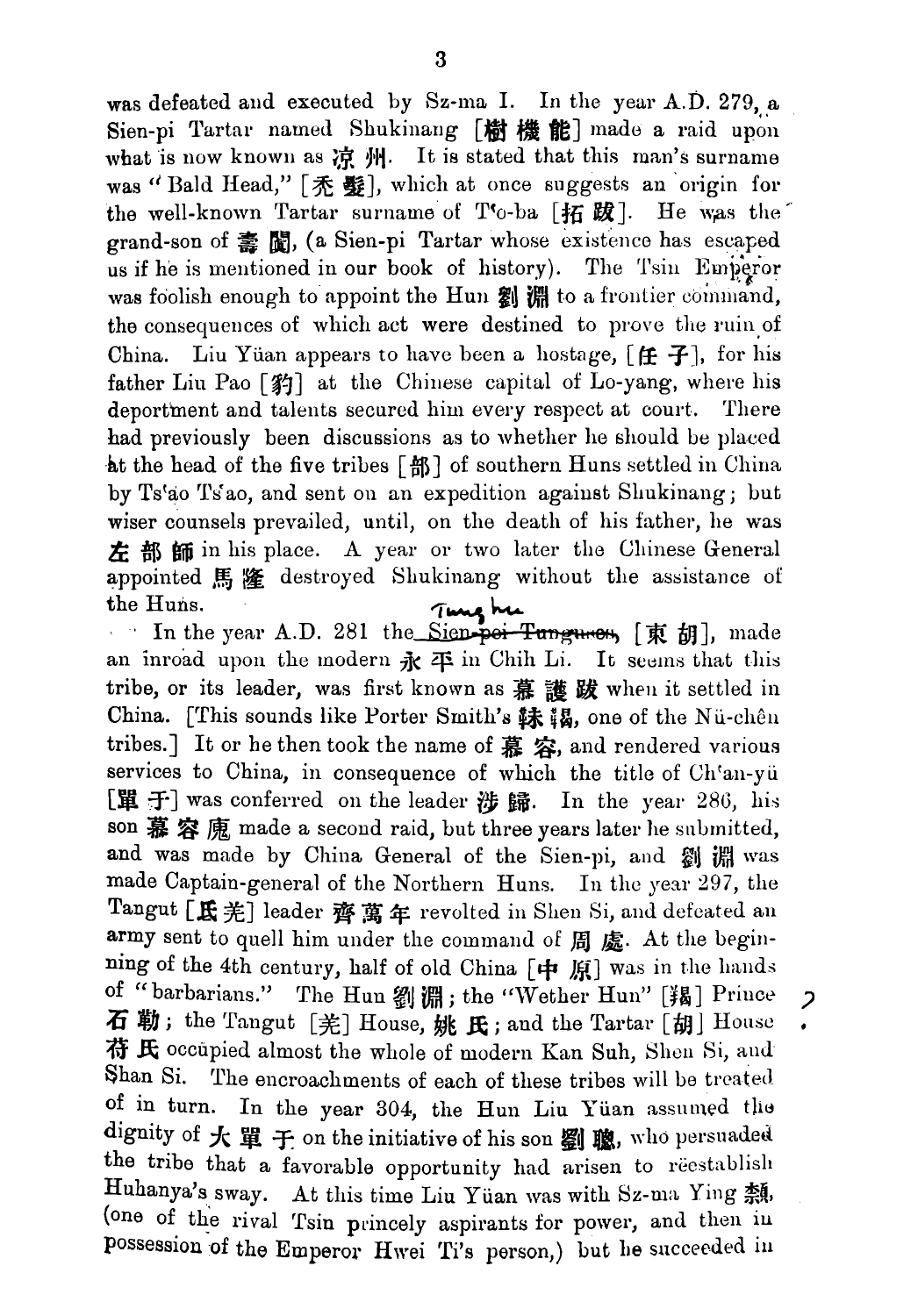persuading the prince to let him go, and previous to starting was dubbed 北 單 子. Even then he hesitated whether he would not attack the Sien-pi and Wu-hwan Tungusians in the Tsin or Sz-ma interest, when his Hun relatives pointed out to him that both these tribes were of Hun stock [我之氣類] and could do him good service, he consented to received homage as grand Khan. [It is to be here noted that the Chinese-governed wore spoken of as  $\mathbf{\mathfrak{B}}\cdot\mathbf{\Lambda}$ , just as they were once called  $\sharp \sharp \Lambda$ ; and as the Buddhist intercourse with India or Turkestan and the great Tartar irruptions all date from about this time, the name of "China" would seem to be satisfactorily accounted for.] About the same time  $\pm \frac{d}{dx}$ , a sort of Ch'ung-k'ing Tibetan [巴 氏], set up a dynasty called 成 in the modern Clieng-tu and west Sz-Ch'wan. Liu Yüan adopted the dynastic style of  $\ddot{\mathbf{g}},$ and both Tartars and Chinese [胡 晉] flocked to his capital, where lie proclaimed himself a uterine descendant [甥] of the old Han  $\alpha$  dynasty. He then despatched various expeditions into China. Meanwhile a very formidable personage named 間, who afterwards adopted the surname and name of  $\boldsymbol{\mathcal{F}}$   $\boldsymbol{\mathcal{F}}$ ), came to the front. He was a " Wether" Hun, who had been sold as a slave in Shan Tung when Hun slave-hunting expeditions were resorted to by Chinese Zebehrs as a means of livelihood. His master seems to have been rather afraid of him, and to have let him go, upon which he and some other kindred spirit set up a band it force: but, being defeated early in the reign of the Emperor Hwai, successor to Hwei, Shih Lê next offered his services to Liu Yuan. In the year 307, *8* **3**  assumed the title of grand Khan of the Sien-pi [鮮卑大單于], and next year Liu Yüan, who had contented himself so far with the title of  $\pm$  in China, proclaimed himself  $\pm \pi$ , and removed his court to the modern (and then so-called) 平陽 Fu in Shan Si. Meanwhile Shih Lê, with the assistance of his Chinese adviser **\$E s,** led an army of 100,000 men into modern Chih Li. [It is to be noted that Shih Lê is also described as a *h*. Meanwhile Liu Yüan died, and, was succeeded by his above-named son Ts'ung, who first murdered his elder brother 和. The chief 滿 洪 of a powerful Tangut house [氏窗] in South Shan Si, declined the offer of a dignity from the Hun or Han Emperor, and proclaimed himself Duke of **畧 陽**. Shih Lê advanced as far as the modern 毫 州 in An Hwei, and completely annihilated the vast host under the Chinese generalissimo 王 衍. The Han Emperor or Hun Khan Liu Ts<sup>t</sup>ung now sent Shih Lê and other generals into modern Ho Nan : the Tsin Emperor was degraded to be a noble, and led into captivity; his  $\texttt{cmp}$  was degraded to be a noble, and led into captivity; his  $\texttt{cmp}$  independent to notice compital plundered; and his heir murdered. [It is important to not that at this time large numbers of pure Chinese  $[$   $\#$   $\boxtimes$   $\pm$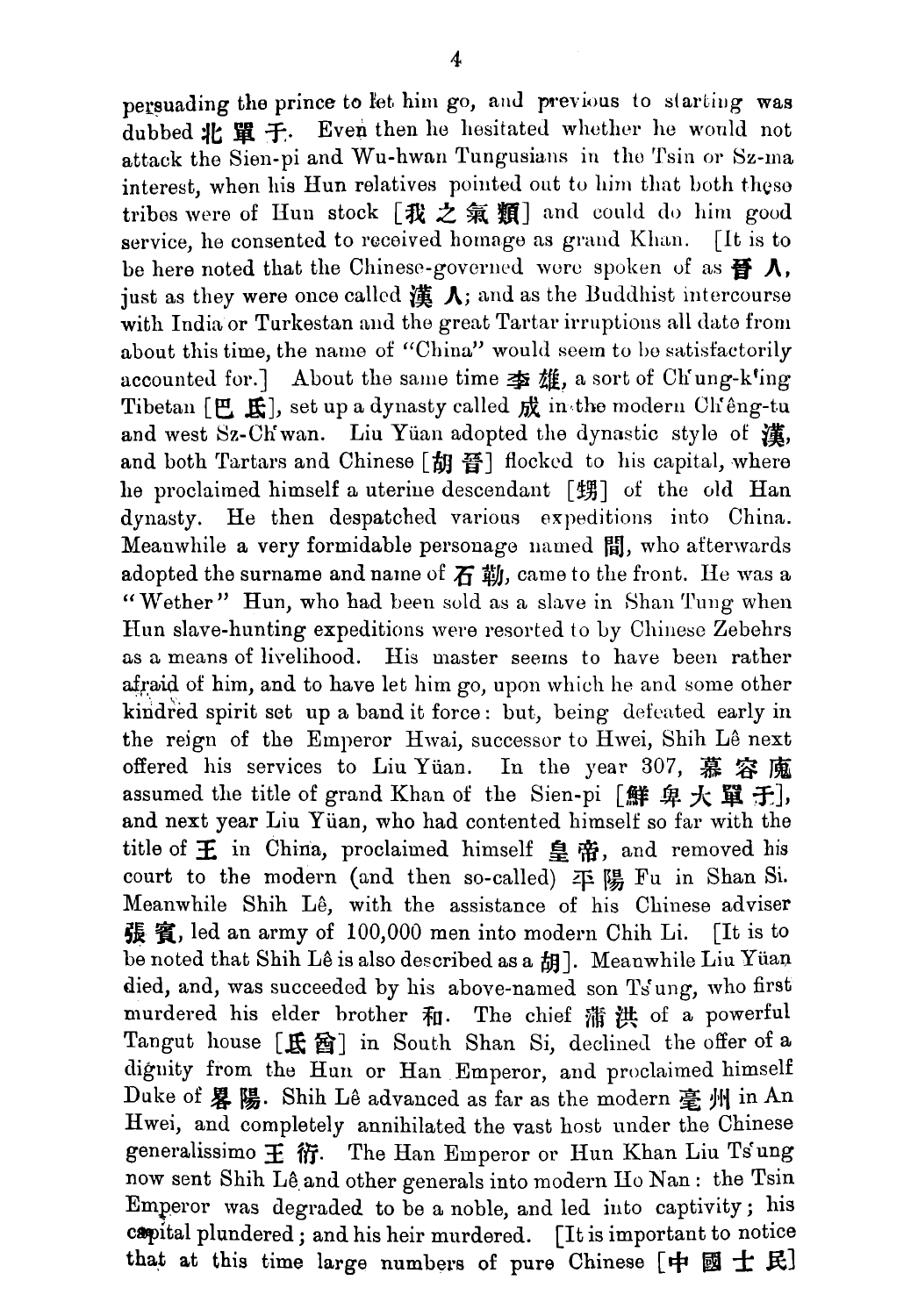crossed the Yang-tze, and that almost the whole of China north of' it was overrun by Tartars, who had for many centuries been allowed to mingle with the frontier Chinese. It is extremely probable, therefore, that the dialects south of the River now most truly represent or are most directly descended from the old Chinese]. The Han or Hun general Liu Yao a 函 me was, however, severely defeated near Si-an by a powerful Tsin army, which at last captured the city. The next aspirant for a share of Tsin's declining power was the Tibetan chief **[s B]** named # **4 仲**, who migrated with a motley host of Tartars and Chinese<br>[?戎夏] into modern Shen Si, and called himself a Duke. Meanwhile the unhappy captive Tsin Emperor was murdered by the Hun monarch, and Shih Lê, who now found himself occupied in Chih Li. deceitfully offered his submission to **n** Chinese usurper there named  $\mathbb H$   $\mathscr G$ , who was secretly aiming at power. Shih Lê then made a raid upon the site of the modern Peking, which town, after his withdrawal, submitted to a Sien-pi Tartar tribe under the chief Twan Pfiti [g. tn. In the year **315** one I-lu [@ a], who is described as a Sien-pi Tartar of the 索頭 tribe, of the family name of To-ba<br>[拓跋], was made Prince of **代**, in return for services rendered in raid upon the site of the modern Peking, which town, after his with-<br>drawal, submitted to a Sien-pi Tartar tribe under the chief Twan<br>P<sup>t</sup>iti [段 匹磾]. In the year 315 one I-lu [猗盧], who is described<br>as a Sien-pi Tartar of repelling the Huns and the  $\oplus$   $\boxplus$  Sien Pi. [This man's descendants founded the Wei dynasty **70** years later on. Possibly the So-t'ou are the modern Solon [索倫; See Mayer's *Chinese Government*, No. 557]. I-lu was murdered by his own son, and succeeded by his nephew  $#$   $#$   $#$  next year. The Hun general Liu Yao this year captured the Tsin (metropolis since Hwai Ti's reign) of Ch'ang-an, and the person of the Emperor Min, who was sent to the Hun capital in modern Shan Si. [Despite the rudeness of the Hun and Tartar conquerors who ravaged china during the fourth century, Chinese history describes their characters with great impartiality, and, from the anecdotes told, leaves no doubt that Shih L6, Fu Kien, the different Mujungs, and Liu Tstung with his father Liu Yiian, were all men of noble and manly character, infinitely higher in natural moral worth than the astute Chinese who were so much their superiors in intellectual chicanery]. The north part of Shan Si was still in the hands of the Tsin generalissimo 創 琨, but his lieutenant submitted to the Huns, and Liu had to fly to Peking and throw himself into the arms of Twan Pi-ti. We shall treat of the great Chinese Attila, Fu Kien [胡 or 符 堅] in another paper.

## To *be continued.*

N.B.-It is noteworthy that Mr. Mayers' valuable Manual omits mention of nearly **811 the distinguished actors of the 4th century stage, as aleo of the rival dynwtlea.**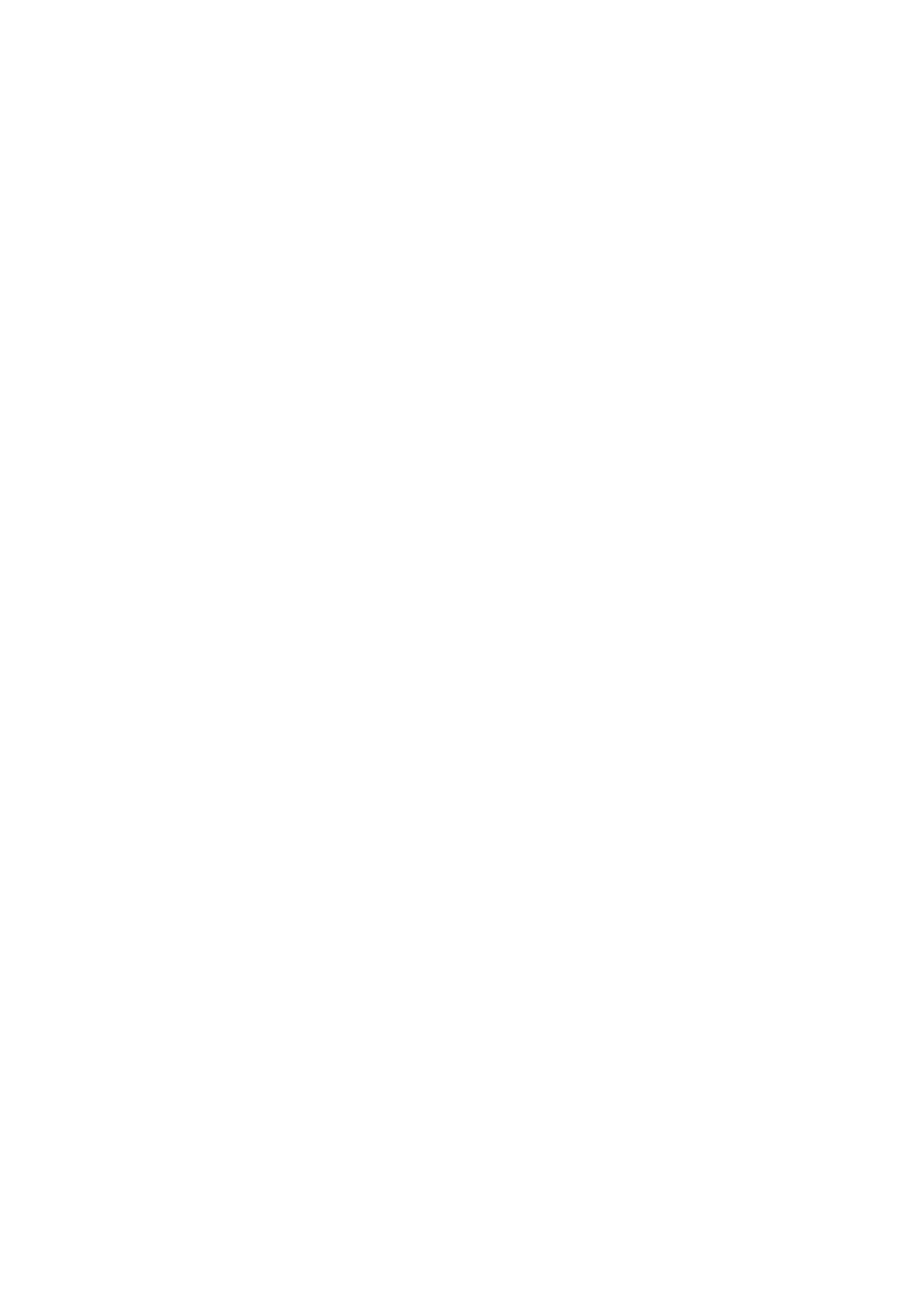## **OBmE8B BELATIOH8 WITH TEE TAETAB AND TIBETAN TBIBeLI.**

BY E. H. PARKER.

BY E. H. PARKER.<br>(Continued from page 266.) (or light 5 cu consider

PREVIOUS to the formal accession of the Eastern Tsin Emperor 元, A.D. 317, both 2 理 and the Tartar Twan Piti swore a vow to aid the *de jure* dynasty, and, with the Tuugusian Mujung Hwei, sent envoys to the new capital at  $[$ the modern $]$  Nanking: it is specially mentioned that those of the last-named potentate came [? from Tieutsin] by sea,  $[\mathcal{P}, \hat{\mathcal{H}}]$ . Meanwhile the Han or Hun 13mperor **g%** murdered the captive Tsin Emperor Min, as he had previously done his predecessor, and for the same reason, viz.; that tears had been shed by sympathisers on the prisoner's being made to do lacquey's work. Soon after this, Twan P'iti despatched his former ally Liu K'un by hanging on account of his having intrigued with certain hostile personages. Liu Ts'ung died the same year, and, after various court murders, was finally succeeded by his kinsman\* | 图, who made the adventurer  $\boldsymbol{\bar{A}}$  **勒** first Duke and then Prince of  $#$ ; but the alliance did not last long, for Liu Yao having been foolish enough to execute an envoy from Shih Lê announcing his victories, on the unsupported suggestion that the envoy was only sent to spy out the land, the faithful Shih Lê at last rebelled and declared himself Emperor of After Chao, known to history as 高祖. Liu Yao had also adopted the style of Chao, and fixed liis capital **at** the modern Si-an, recognizing the ancient Hun Khan Mete [See *China Review Jan-Feb. 1884*] as his progenitor [以冒顧 配 天]. The same year, a tribe of Sien Pi Tunguses, stated to be distantly connected with the old South Khans, [南 童 子之遠圖, settled themselves in Manchuria [在遼東塞外], and attacked Mujung Huei, who routed them and seized their country. The Tibetan ruler **y&** now gave in his submission to Liu Yao. Envoys passed between the Tsin court and Mujnng Hwei, who was made prefect of  $\Phi$   $\mathbb{H}$  in modern Chih Li, and also generalissimo of the north. Next year Shih Lê's troops captured the modern  $\pm$   $\beta$ ,  $\dot{\beta}$ , and Twan Piti perished in its defence. Mujung Huei proclaimed his son 皇晃 [subsequently 燕 太 祖] as his heirapparent. The same year Yukluh, Prince of  $f_{\tau}^{2}$ , was murdered by ,his Huei pro<br>Huei pro<br>pparent<br>As instants relative, and was succeeded by his nephew **賀** 憳. His own son Huei proclaimed his son  $\frac{4}{2}$  [subsequently  $\frac{4}{10}$ ,  $\frac{1}{40}$  as his heir-<br>apparent. The same year Yukluh, Prince of  $f'$ , was murdered by<br>his relative, and was succeeded by his nephew  $\frac{20}{10}$   $\frac{1}{10}$ . His

<sup>&</sup>lt;sup>\*</sup> As instance of the great moral superiority of these Hun conquerors over the Chinese, may be mentioned the answer of Liu Yao to the Chinese Minister  $\ddot{\mathbf{F}}$ who, when he heard that the Emperor was about to surrender, offered through his own son the same terms if his own life were spared: "I have never done an underhand thing, and only make terms when my foe is fairly beaten in arms." The sou was at once executed, and the father sent for execution to the Emperor Ts'ung. To the honour of the Chinese historians, however, it must be **notod Lhat** thoy **give** full orcdit to noble **acta.**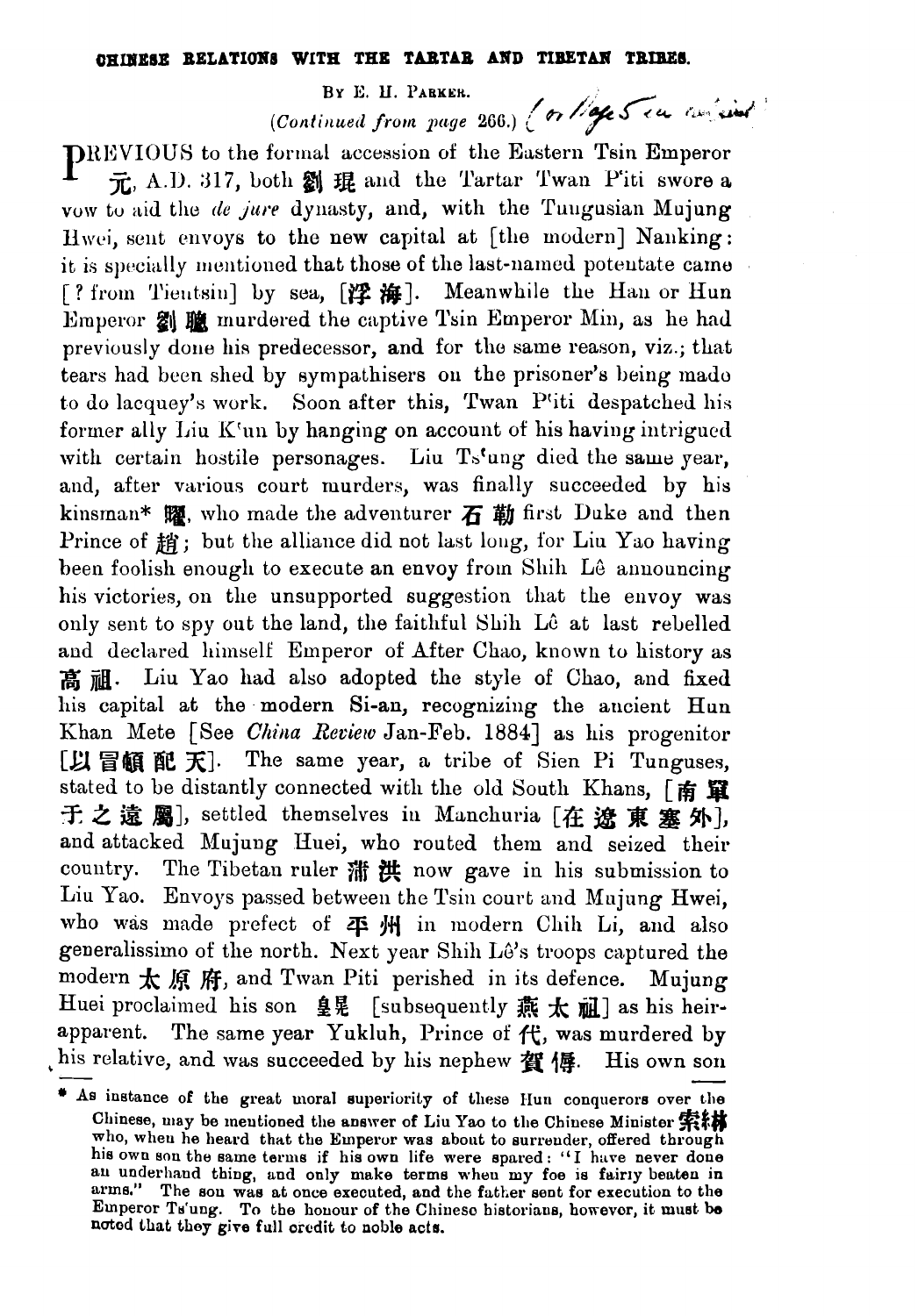# f#, [subsequently **a]** was successfully hidden **away**  inside her trowsers by the widow. The usurper Honuh was son of 猪 轭 [who is described in Dr. Williams' dictionary as having reigned two centuries later]. The Hun (or now Chao) Emperor conferred upon the Tibetan chief  $\sharp \sharp \dashleftarrow \uparrow \sharp$  ( $\sharp \sharp$  the Dukedom of part of modern Shen Si, and attacked the independent Chinese ruler of  $\mathbb{R}$   $\mathbb{H}$ , whose brother and uncle had remained loyal to the memory of tlis first Tsin dynasty : this ruler **\$E** gave in his half-hearled submission to the Huns, and was created Prince of Liang, which dignity on his death was inherited by his son  $\mathbb{H}$ . Twan Siu  $\{\mathcal{F}_n\}$ , brother of Piti, was about this time employed by the Tsin Emperor against certain rovolutiouists in the south. In the year **A.D. 325**  Honah, Prince of Tai, was succeeded by his brother Heno [紇 **那**]. The next thing was the capture of Loh Yang by Sluih Lê, [後 趙], and of the Chao or Hun Emperor Liu Yao, who was put to death: thus ended the dynasty founded by Liu Yiiau, 21 years previously. It is worth while noticing that at this time it was proposed to move the metroplis from (modern) Nanking either to (modern) Shao-hing, near Ningpo, or to (modern) Nan-ch'ang, south of Kewkiang. This proves that the fulcrum of Chinese power had gradually moved from Shen Si and Ho Nan to the south of the Yang-tsx. At the same time the reproach made by those who successfully resisted the proposal that such a step would to the Tartars look like "scuttling,"<br>[竄於蠻越], proves that the modern Min Chê and Kwang Provinces were still mainly occupied by a more or less alien race. The whole of the north west was now firmly held by the  $E$  family, and the Tanguts P'u-hung and Yao Yi Chung submitted to 石虎, general of, and, later on, successor to Shih Lê. Hêno, Tungusic Prince of **ff,** now found it convenient to take refuge amongst the 字  $\hat{\mathbf{\tau}}$  family or tribe of Sien-pi,—those above mentioned as having been defeated by Mujung Hwei. His place was taken by **翳槐**, son of Yuh-luh. Shih Lê now styled himself  $\mathcal{F}$   $\mathcal{F}$ , and adopted the dynastic style of  $#$ : two years later he promoted himself to be **皇帝**. Shih Lê was evidently a fine fellow, for when his courtiers began to flatter him, he declined to take rank with the founder of the Han dynasty, though he admitted that he might be on a par with Han Sin and his comrade T'êng Yüeh (see Mayers No. 156) and possibly might have had a good fight for empire even with the founder of the second Han dynasty,  $[Mayers\ No. 418]$ . He then delivered himself as follows: "The true nature's nobleman in his "dealings with men should be fair and square, clear and plain "as are the sun and moon : he should never follow the example of " such men as Ts'ao Ts'ao and Sz-ma-yi, [See Mayers], and, like a "hypocrite, cozen **an** empire out of the **handa** of widows or helpless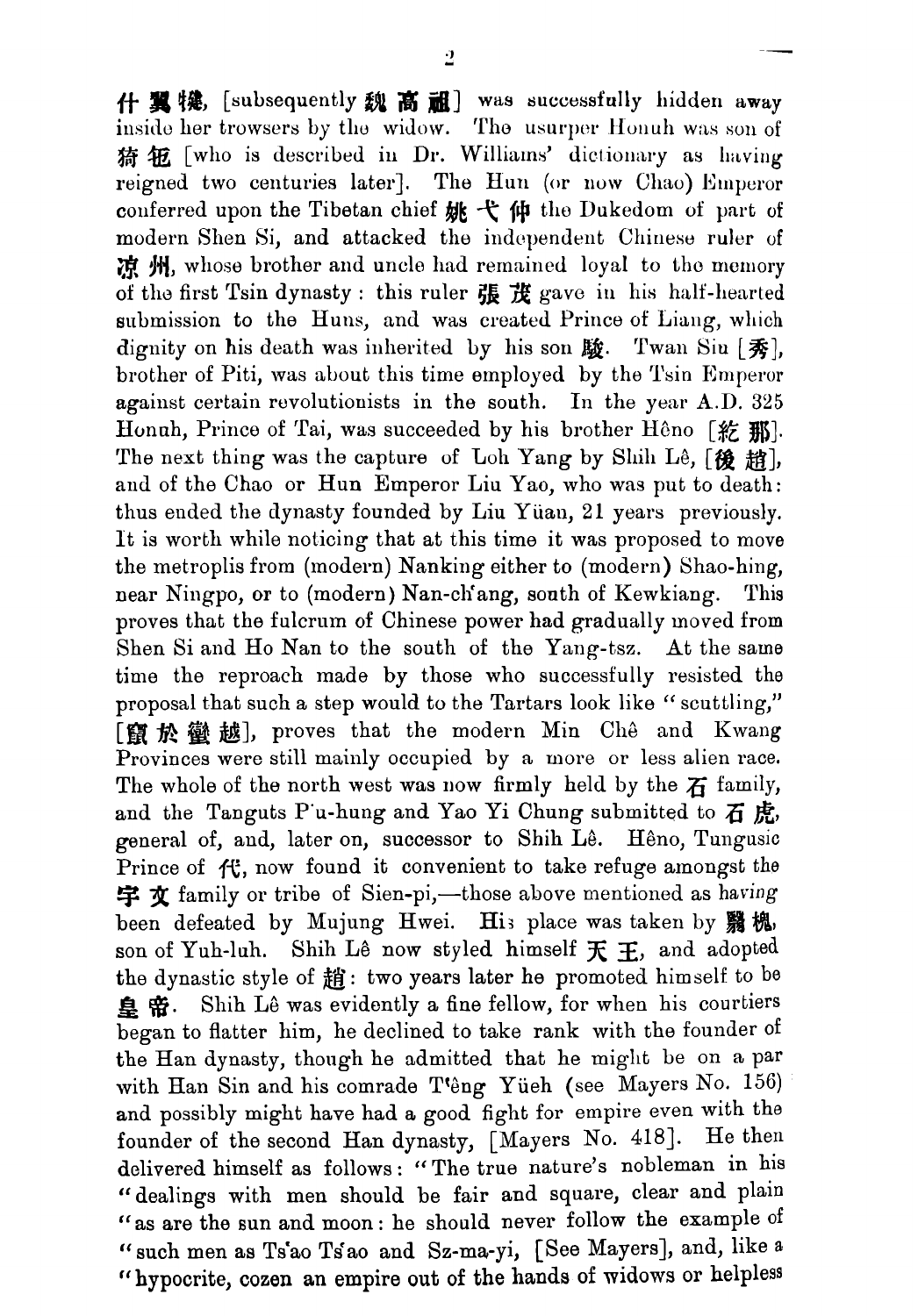"children." The historian adds: "Though this man was illiterate, "he was fond of having history read to him, and was in the habit (( of passing intelligent running judgments on the events." **Iu** the year A.D. 334 Mujung Hwei died, and was succeeded by his son Hwang, mentioned above. Shih Lê died the same year, and was succeeded by his son  $x$ . Hung was soon murdered by the ambitious  $\overline{A}$  虎 [趙 太 祖], who moved his capital to the modern 色 渣 in Ho Nau. It is stated of this Prince that he gave his subjects formal permission to adopt Buddhist tenets. Already a Buddhist priest from India  $[\mathcal{F} \stackrel{\text{def}}{=} \{ \mathbf{f} \}]$ , whose name is stated to have been **佛圖潛** or Buddhochinga, had gained great credit with Shih Lê on account of his successful prophecies, and Bhih Hu paid him eveu greater honour. It was remonstrated that Buddha was a foreign god, [佛 外 國 之 神], and not the kind to be worshipped by the Emperor  $\mathcal{F}$  **F**, and it was proposed that all but high officers of state should be forbidden to burn incense and to worship [禮拜] at the temples, and moreover that all subjects of Chao who might have become Sramana,  $[\mathcal{W}^{\text{PI}}]$  should return to their original ways  $[? \; \mathcal{B} \; \mathcal{W}]$  $\bar{m}$  m. On this the Hun Emperor launched the following ukase: " We are Ourselves of outlandish origin, and being now Autocrat " of all the Chinas, may well follow Our own customs in all that " concerns religion: We hereby authorise all the people, be they " barbarians or men of Chao, to worship Buddha if they choose." " The historian remarks that Buddhism was originally a Turkio religion  $|\nightharpoonup$  **#**  $\hat{H}$   $\hat{B}$ ,  $\rightarrow$  an observation perhaps of no weight, but of importance  $*$  in testifying to the Chinese idea of  $#$ . In the year **<sup>338</sup>**the petty dynasty of &, which had been reigning in **Bz**  Ch'wan for over 30 years, assumed the dynastic style of Han [進], and the legitimate sovereign  $\triangleq$  **#**, successor to the founder  $\triangleq$   $\triangleq$ , was murdered by **z& a.** In the same year Ikien, Prince of Tai, died, and was succeeded by his brother  $f$ -  $\mathbb{R}$   $\mathbb{R}$ , an able leader, who had under him about 500,000 Tartars. The Tartar Mujung Hwang was made Prince of  $\frac{1}{2}$  by the Chinese or Tsin Emperor, and built himself a capital to the west of the modern  $\mathbf{\vec{x}} \times \mathbf{\vec{F}}$ in Chih Li. In the year 345, the Prince of Yen, on account of some portent, abandoned the Tsin calendar, and dated that year the 12th of his own reign. Chang Chiin took to himself the title of Prince of  $\partial \vec{r}$ , and Yao Yi-chung was made generalissimo of the forces of Chao. Chang Chun died soon after, and was succeeded by his son 重 華. The great Chinese conqueror 桓 温 went on a flying expedition into Sz Ch'wan, and destroyed the ephemeral Han dynasty,

or character, later introduced into India.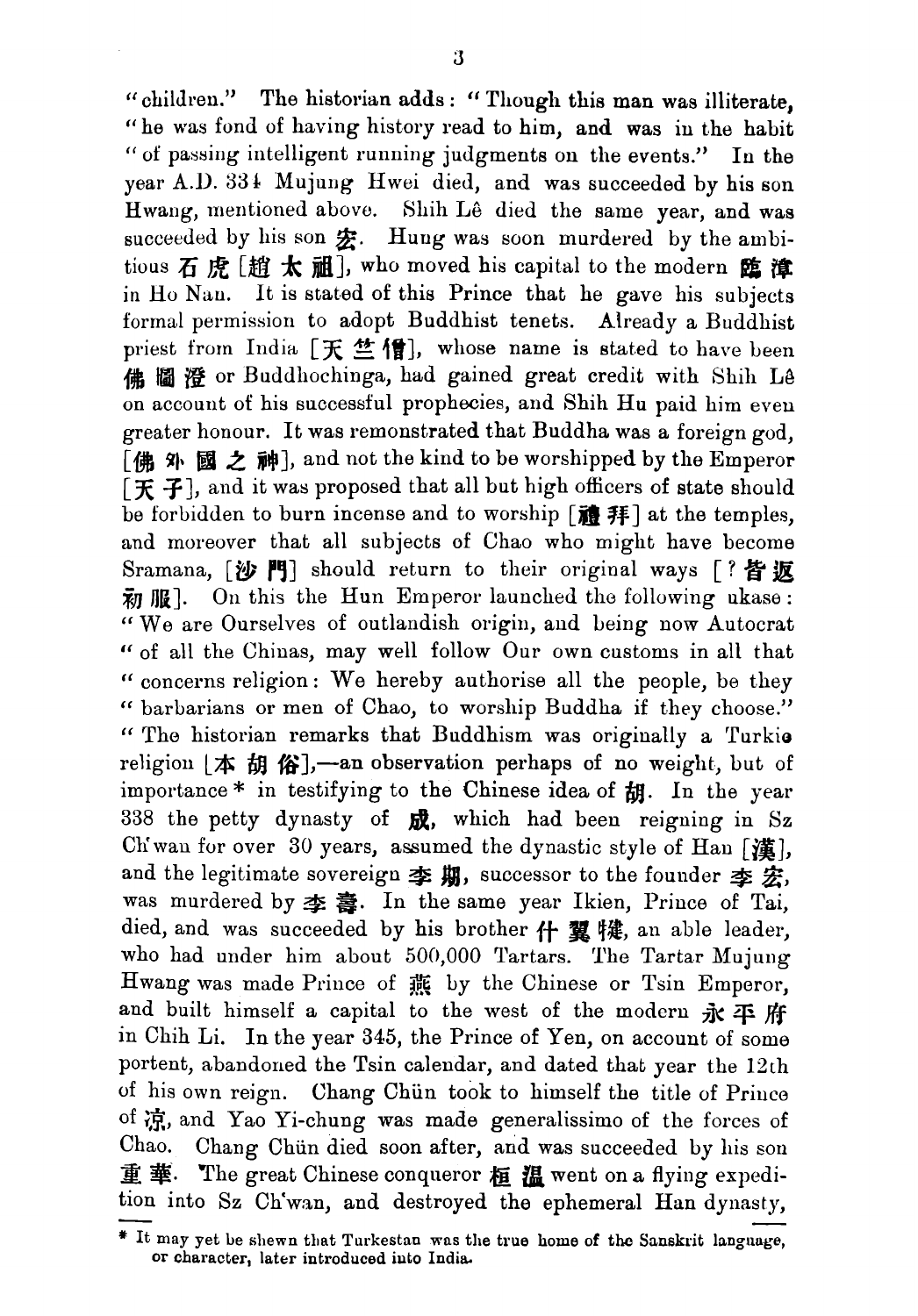conferring, however, rank on the reigning sovereign  $\mathbf{\ddot{F}}\mathbf{\ddot{B}}$ , in consideration of his having at once surrendered. In the year 318, Hwang, Prince of Yen, died, and was succeeded by his son ff. A year later Shih Hu of Chao in his turn assumed the style of Emperor. but died soon after, and was succeeded by his younger son  $\mathbf{H}$ , who was, however, with his mother, murdered by an elder brother it. who commenced his reign by offending 湍 洪, to whom his predecessor had given a high command in the modern  $\mathcal{H}$   $\mathcal{H}$  if : the consequence was that the formidable P'uhung sent in his submission to the Tsin or Chinese Court. An important military office was conferred on Mujung K'ich K, and a desperate but unsuccessful attempt was made to destroy the Chao dynasty. Shih Tsun had scarcely reigned a year when he was murdered and succeeded by  $\boldsymbol{\mathcal{F}}$  \$. and about 120,000 people proclaimed Ptuhung their chief and marched westward. Shih kieu's triumph was of short duration, for  $\mathbf{\ddot{P}}$ , the general who had just defeated the Chinese hosts, and 冉 閔, the adoptive heir of Shih kien, deposed and murdered both him and his 38 grandsons,—the whole of the  $\vec{A}$  family. Li and Jan were both unwilling to accept the crown, the latter on the ground that he was originally a Chinese  $[\mathbf{\#} \mathbf{\#} \Lambda]$ ; but on its being represented to him that the Chinese dynasty had "scuttled" accoss the Yangtsze [遠 竄 江 表], and was incapable of ruling the brave and turbulent north, he mounted the Imperial Throne, and changed the Chao dynastic style to that of  $\mathfrak{M}$ . At the same time, Ptuhung assumed the style of  $\Xi \cong \Xi$ , and, for certain superstitious reasons, changed his surname to that of 苻. Prince Tsun of Yen attacked the remnants of Chao power at the modern Peking, and fixed his own capital there. The Prince of Ts'in was soon after murdered by one of his generals, who was in his turn murdered by the Prince's son 健, [See Mayers, No. 141]. The last of the Shih family 石 祗 still reigned for a year as Chao Emperor at the modern  $\frac{1}{10}$   $\frac{1}{5}$  in Chih Li, but was also murdered by one of his generals. Fu Kien captured the old Shen Si metropolis of Si-an, and announced his victories to the Tsin Court. The following year he assumed the title of  $\# \# \#$ . Yao I-chung now sent in his submission to China. In the year 352 Fu Kien assumed the title of Emperor. Jan Min captured the old Chao capital above named, and executed 劉 顯, the murderer of Shih k'i: the population was transferred to what had been the more recent capital of the Chao dynasty, namely the modern Lin-chang in Ho Nan. Yao Yi-chung died this year, and was succeeded by his son \$8, who, with his horde, was allotted quarters at the modern 臺 州 in An Hwei. This year also saw the end of the new Wei Dynasty, for Mujung K'ioh completely defeated its armies, and captured, and put to death the Emperor  $\sharp$  [or  $\mathcal{F}$ ]  $\mathbb{S}$ .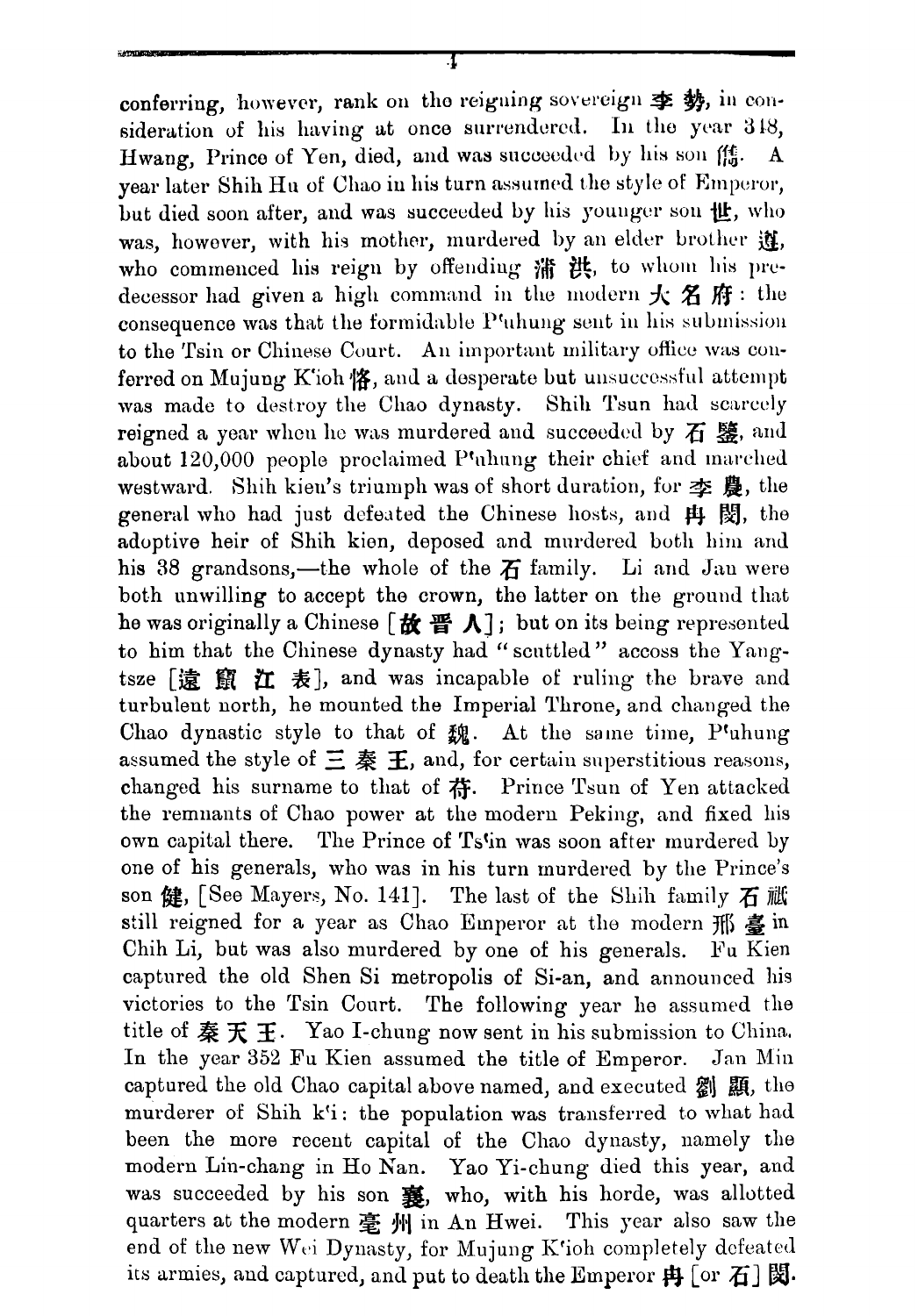The Prince of Yen took advantage of the situation to assume the title of Emperor, so that there were now three Imperial dynasties,— Tsin south of the Yang-tsze, and Ts'in with Yen in the north.  $An$ attack was made by the conceited literary general 殷 浩 (the rival and deadly enemy of the great 桓 温) upon the horde of Yao Siang, whose power was beginning to alarm Tsin, but Yao caught him in an ambush and defeated his army. Yao then rebelled against Tsin and submitted to the suzerainty of Yen. The next thing was a tremendous defeat inflicted on the troops of Ts'in under the generalship of Fu kien's heir 墓 by the Tsin army under the intrepid Hwan Fu Chang was shot during the fight, and Fu Hiung [雄], Wên. brother of the Emperor and father of 苻堅, died the same year. In the year 355  $\ddot{a}$   $\ddot{a}$  died, and was succeeded by his son  $\underline{4}$ : [Mr. Mayers, No. 141, is apparently inaccurate]. Yao Siang was defeated in a great battle by Hwan Wên, who took possession of the ancient capital of Loh-yang in Ho Nan, and repaired the Tsin tombs. Yao Siang fled into modern Shan Si. There is a good story told of the Emperor Fu Shêng : the astrologers came to him with a long face, and reported that "Venus had entered the Well [constellation],a great portent. Fu Shêng said: "Oh! Venus has entered the well has she? What do I care? I suppose she must be thirsty." He then turned his arms against Yao Siang, who was defeated, slain, and succeeded by his brother Yao ch'ang 萇 [Mayers, No. 902]. Fu Shêng was slain A. D. 357 by his cousin Fu kien [Mayers, No. 141], having taken to drink and to butchering people wholesale in his cups. Fu Kien was a man of high character, and not by any means a common murderer. His Minister 呂 婆 樓 warned him that if this sort of thing went on some other family would get the power. Fu Kien consulted with that erratic genius  $\pm$   $\mathcal{I}_{\mathbf{L}}$ ,—a sort of Chinese Diogenes living at Chang-an, who had previously had a chat with the conquerer Hwan Wên,—and accepted his advice to murder the drunken swab. Fu Kien did away with the title of Emperor, and simply styled himself  $\frac{1}{\mathcal{K}} \mathbb{R} \times \mathbb{H}$ . The state of Yen now transferred its capital from modern Peking to modern 臨 漳 in Ho Nan. Wang Mêng's power became more and more consolidated at the Ts'in Court, especially after the removal of  $#_E$   $#_E$ , a jealous  $#_E$  or Tangut, who had hitherto wielded great power under the two Fu Kiens, uncle and nephew.

Towards the end of the year 359, the Yen Emperor sent Mujung 垂, [afterwards 後燕世祖], to take possession of 潦東, and the following year Mujung Tsün died, and was succeeded by his son  $\mathbb{B}$ . The Chinese Court were delighted at the news, and promised themselves the recovery of [old] China [中原可圖]. But Mujung K'ioh 恪 (previously mentioned) having been appointed Regent of Yen,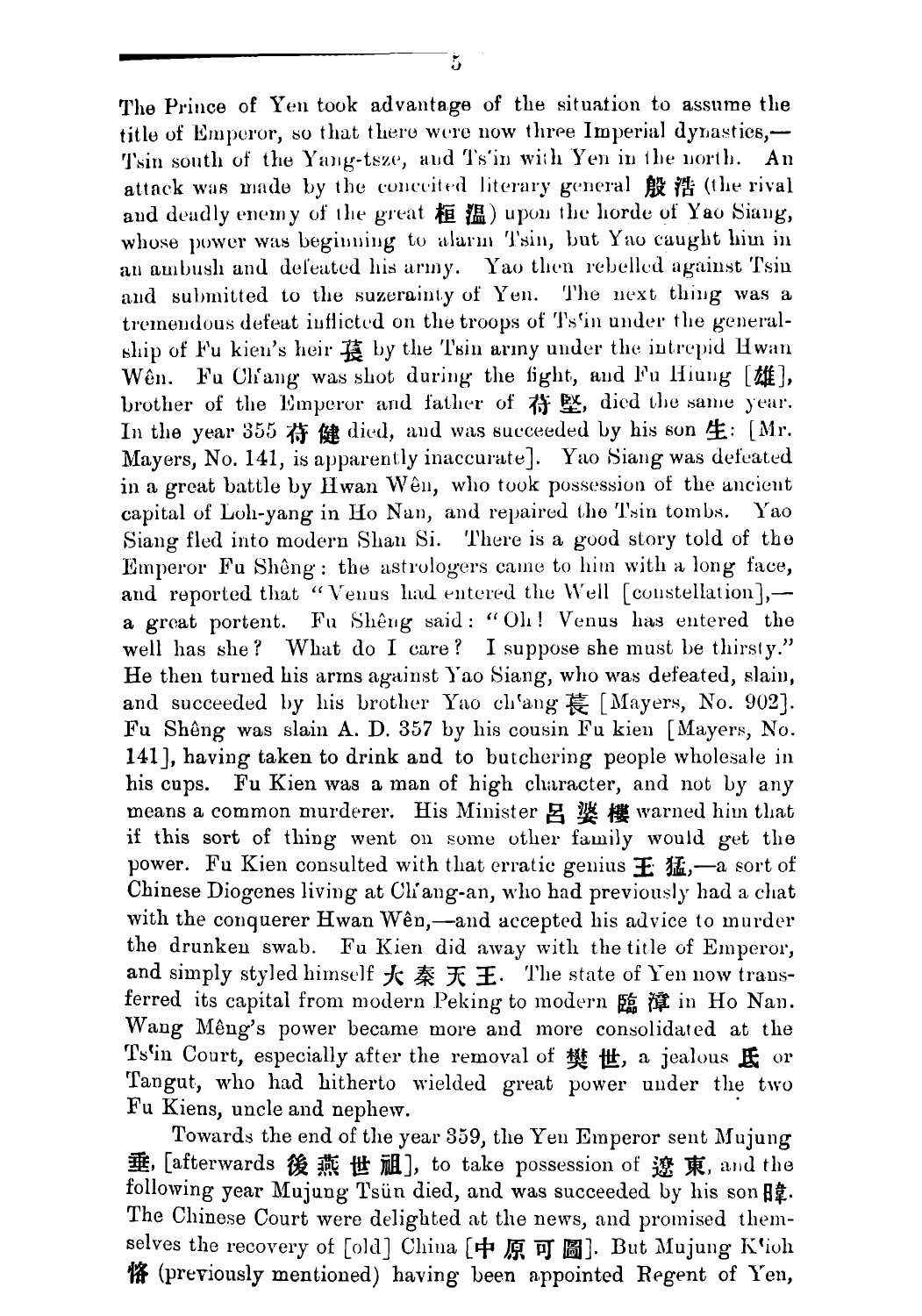the Chinese gene alissimo Hwan Wên did not feel so certain. Meanwhile Mujung Ch'ui was sent to occupy the modern  $m$  **III**  $M$  in Ho Nan. Hwan Wên appointed Sie An [Mayers No.584] Minister of War. but in the year 365 the two Mujungs took possession of the ancient capital of Loh-yang. K'ioh died next year, beseeching the Emperor Wei, on his death bed, to put his trust in Ch'ui. In the year 366 the Chinese made a desperate onslanght upon Yen, but that state, by bribing Ts'in with accession of territory, secured assistance, and the two states together severaly defeated Hwan Wên. Owing to intrigues and jealousies in the Mujung family, Ch'ui fled with his sons to Tsin, where he was eagerly welcomed by Fu Kien. The surname of the Emperor who had wished to kill him was  $\overline{p}$   $\overline{p}$   $\overline{m}$ , a fact which may possibly lead to identification with modern Chakhar surnames. Fukien was a sterling fellow of the Shih Lê type: when his able Chinese minister [Mayers No. 805] with the treachery of his race wished to kill Mujung Ch'ui as a dangerous man, Fu Kien declined, stating that "he had given his word to him when he unreservedly came," and that " even a common man keeps his word, not to say the Emperor." The wily Chinaman was not satisfied with this, but basely delivered a false message from Ch'ui to his eldest son  $\bigoplus$ , which caused the latter to flee back to Yen; on the father hearing of his son's defection, he also fled, but was taken by Fu Kien's cavalry. The noble Fu Kien thus received him : "When, my " Lord, dissensions broke out in your state and family, you devoted " yourself to my service: your worthy son apparently entertains " feelings of love for his country;--every one to his taste: but as " Yen will soon cease to exist, it is not your son who will save it, " and it is to regretted that he has put his head into the tiger's " jaws. Finally, a father is not answerable for his son's crime, nor is " a brother for a brother; why this haste to scuttle away, my Lord?" And he treated him just as before. Confucius himself never behaved better than this, not to speak of any Chinese Emperor. In the year **370,** Fu Kien, with the assistance of Wang Mang, conquered the state of Yen, and took the Emperor Wei prisoner, removing him and 40,000 Sien-pi Tartars of the Mujung tribe to the modern Si-an Fu, and conferring titles and offices on him and his chief statesmen. Fukien also removed the leading men from the east of Shen Si, **[Bl g],** and also 158,000 families of various Tartar tribes, [#& **g],**  into Shen Si  $[\mathbb{R} +]$ , and he received the submission of  $\mathbb{R} \times \mathbb{S}$ , representative of the independent dynasty ruling in  $\vec{\mathbf{H}}$ . Wang Mang's dying advice to Fu Kien was not to attack the Chinese in their Kiang-nan remoteness, but to assail the Mujung Sien-pi Tartars and the Tanguts [西 羌],—more formidable enemies. Fu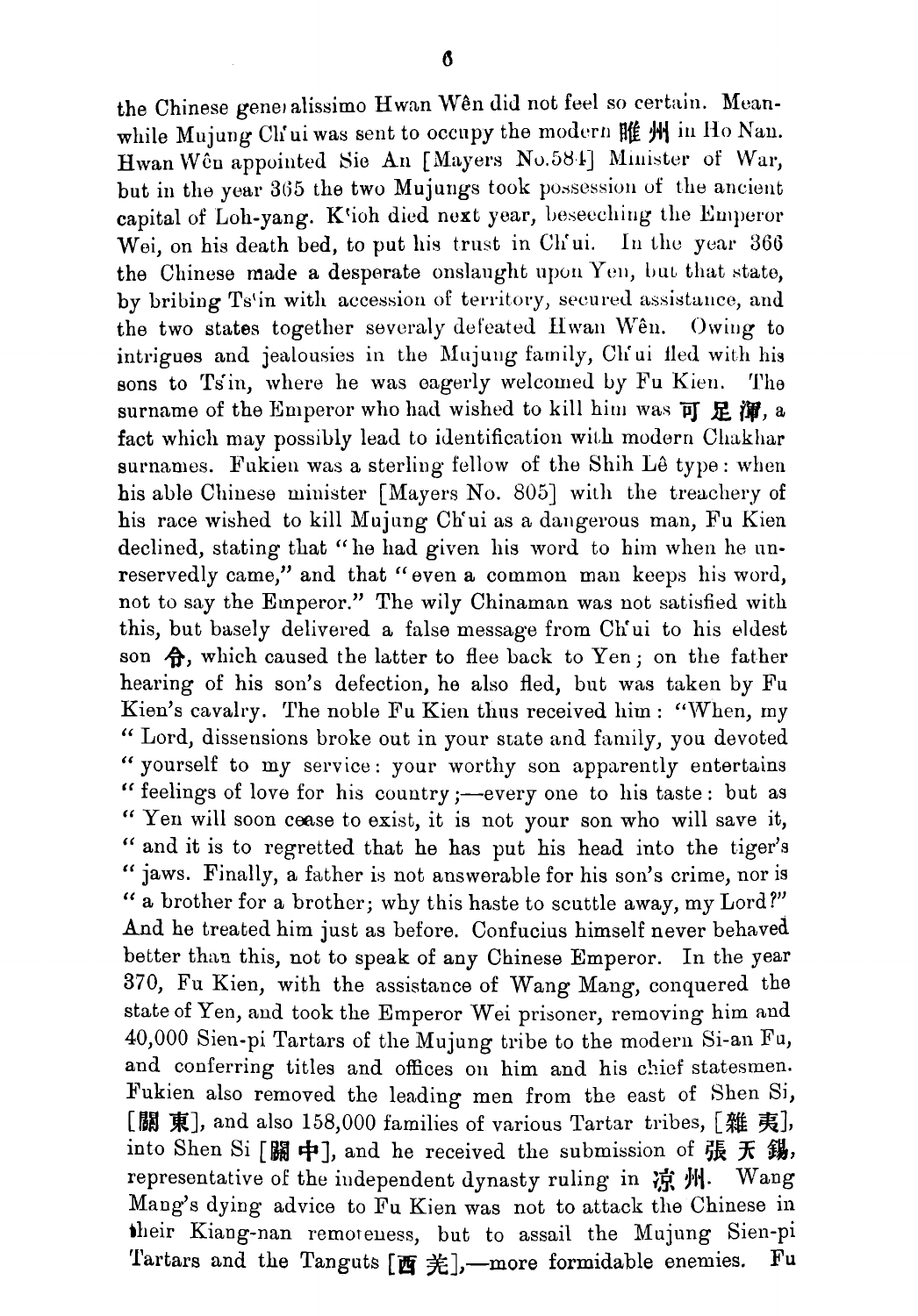Kien first amalgamated the out-lying state of 凉, which had now been a quasi-independent appanage of the  $#$  family for nearly  $a$ century. He next proceeded against  $f^{\mu}_{\nu}$  in Shan Si, whose ruler Shih-yih-kien had been murdered by his son, and divided the state into two Tartar or Hun appanages  $[\Box \text{ m}]$  under the regency of two Hun chiefs, [部 大 人], one of whom took charge of the legitimate heir to Shih-yi-kien, his grandson Toba Kwei, H, subsequently 魏 道 武 帝, [See Mayers]. An anecdote is told of Fu Kien which is worth recording. He gave a court banquet, imposing "dead-drunk" as the limit of each man's cups: one named an  $\mathbb{R}$  sang an extemporary song, hinting that such debauchery had ruined more than one monarch. Fu Kien ordered copies to be distributed as a warning to drunkards, and ever afterwards confined court drinking to three beakers, [禮 飮]. After the terrible rout of Fu Kien's host by the cousins 謝, [See Mayers] Mujung Ch'ui (whose command of 30,000 men were the sole organized survivors) behaved very nobly. When his heir 審 advised him not to sacrifice his chances of Empire to a quibble of honour, Ch'ui replied: "The man Fu Kien has thrown " himself unreservedly upon my protection, how can I injure him: if " his luck is gone, I will wait until an honest quarrel justify me in " fighting him. When I was in trouble, he alone saw the truth; and I cannot forget that." He then handed all his men over to Fu Kien. In the year 383, however, Ch'ui did really rebel against Fu Kien, apparently impelled by doubts of the latter's constancy rather than by treachery. He resuscitated the Yen dynasty, with the self-conferred title of  $\pm$ , at the modern Lin-chang in Honan: a number of Wu-hwan Tartars and 東夷 joined his banners. The next person to revolt was Yao Ch'ang, who set up the After Ts'in dynasty under the name of  $\bar{\mathbf{\mathcal{R}}}$ , with 50,000 powerful Tangut  $(\dot{\mathbf{\mathcal{X}}})$ men under him: as many Tartars [胡] joined his standard. In revenge for Mujung Ch'ui's revolt, Fu Kien executed the fallen Emperor Mujung Wei, whom he still had with him at Si-an. There were quite a number of Tartar and Tibetan dynasties in the year 385. Mujung Ch'ung  $\#$  styled himself Emperor of the Western Yen house in Shen Si, and drove Fu Kien from his capital. Yao Ch'ang surrounded Fu Kien's place of refuge, and took him prisoner, subsequently strangling him. The Sien-pi  $\leq$   $\bigoplus$   $\mathbb{Z}$   $\subset$ who had also been one of Fu Kien's generals set himself up near Kokonor as Khan,  $[\mathbb{H} +]$ . Fu Kien was succeeded by his son  $\ddot{\mathbf{a}}$  K, who assumed the style of Emperor at the modern T'ai-yüan Fu. The young Toba Prince Kwei had a narrow escape from his Hun friends, and took refuge with his maternal uncle 賀納, chief of the 賀蘭 tribe. Mujung Ch'ui now transferred his capital to the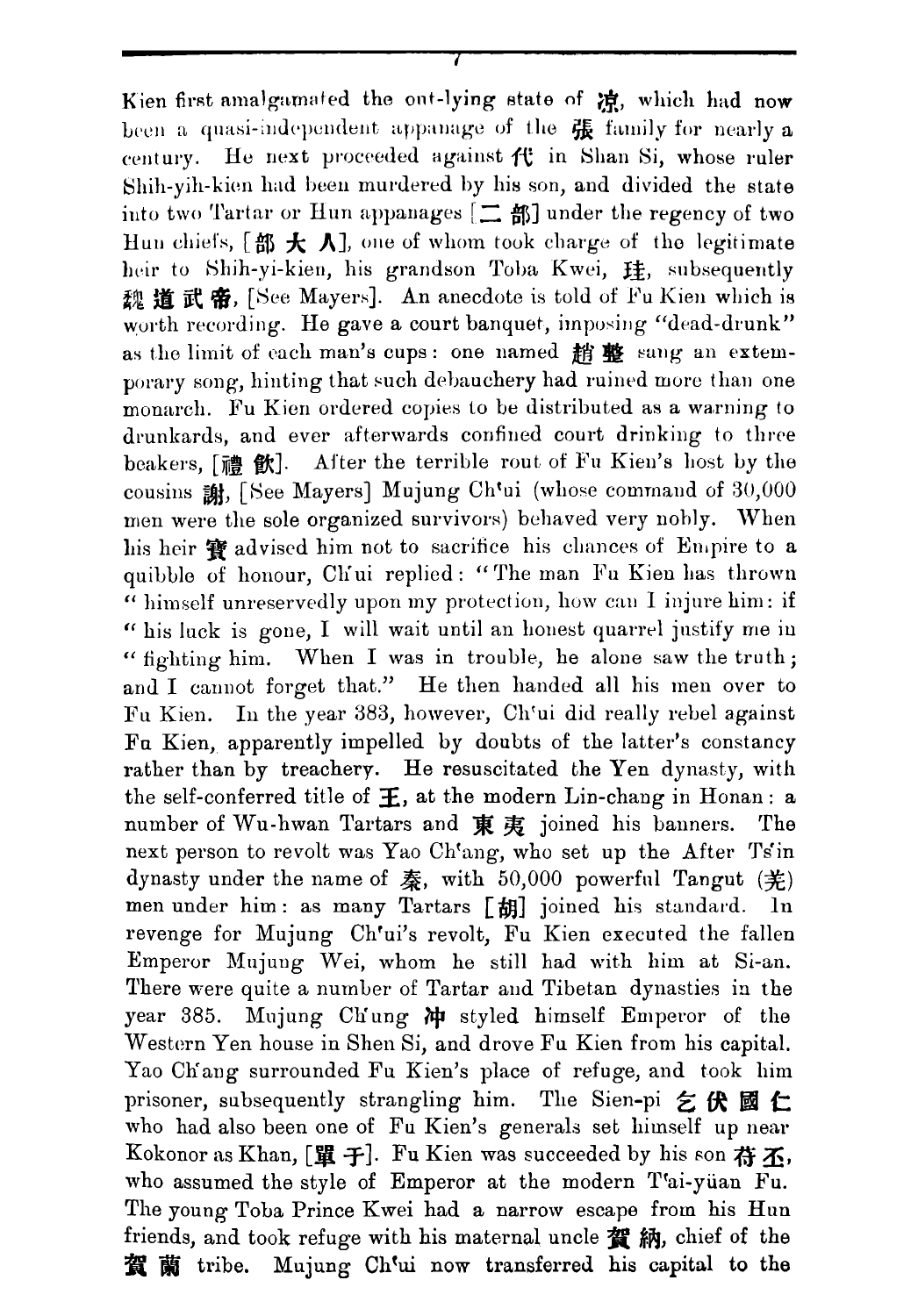$[It is$ explained that Tufa was a surname, and Uku a personal name, and son 姚 興. This year, it is mentioned, that Lii Kwang, Prince of Liang, appointed 禿 髮 烏 紙 as one of his chief captains. A few K'u-ch'e or Kuld-ja, [龜茲 pronounced 邱 慈], and set himself up **花** means that it is (to follow Wade), or  $dj\ddot{v}$  (to follow Edkins), is what the sound probably was then in those parts. The sound  $\overline{k}u$ ,  $e.g.$ 鳩摩羅 in the word Kumâra, as a reference to Eitel's Buddhism will shew, was as often used as well as kü or k'ü, e.g. 拘屈, to express what in Sanskrit we now call ku, but which, in pronounced kü in Wênchow, and probably the sound intended is köü; for oui, öü, ui, uei, uni, ü, and u are all modern forms of the rhyming vowel to the word for "tortoise." The total sound intended is probably that which an ordinary Englishman would utter if he had to read the word koucdia, but what the place is now called can easily be settled by Russians who have been there]. Kivukwejin The same year the Ts'in Emperor Futêng was routed in a great battle by the After Tsin Emperor Yao-Ch'ang, who at the same time captured and executed the Empress  $E$ . As a sign of the times, it may be mentioned that this Tartar Amazon was a splendid shot and A year or two later Yaotêng: he died, however, in the year 393, and was succeeded by his [Mayers' Manual, page 377]. Yao Ch'ang absorbed part of the  $\therefore$  the fourth imperial throne fell to the lot of Mujung Yung  $\tilde{\mathbf{x}}$ .<br>A Tilotan,  $\begin{bmatrix} \mathbf{x} \\ \mathbf{x} \end{bmatrix}$ , formerly one of Fu Kien's generals, named  $\mathbb{E}$   $\mathbf{x}$ lately settled in the modern Han-Chung Fu, took possession of  $[It is now]$ possible to settle with absolute certainty that Kwei-tsz "pronounced as K'iu-ts'z" is the same as the modern  $\oint$   $\ddot{E}$   $\ddot{F}$ , which must not be confused with Kutchen or 古城. The character 車 is even now not upper but lower series,-i.e. not chi or ki but dju or gü. Both words are still chü in Foochow; but the vowel intended is probably Sanskrit, may then have been kü. The kvei class of words are still rider, and with handful of brave friends killed hundreds of Yao-Ch'ang revenged her death by inflicting a counter defeat upon Fupality of ft, and shortly afterward took the dynastic style of M. Western Yen state into his dominions, and now, too, arrogated to himself an imperial title. Fup'i was murdered and succeeded by 苻登, and, after various murders in the Western Yen family, The young Prince Kwei re-established himself in his fathers princimodern 定 州 in Chih-Li, and also assumed the title of Emperor. died in 388, and was succeeded by his brother 乞伏乾蹄. Southern Liang. first as duke and next as king in the 凉州 region. often pronounced kill or chill, and 慈 instead of years later this man set up as Prince of Chang's soldiers before she succumbed. that of  $sz$ ,  $tsz$ ,  $\&c$ ., that is,  $djih$ 

 $\frac{1}{2}$